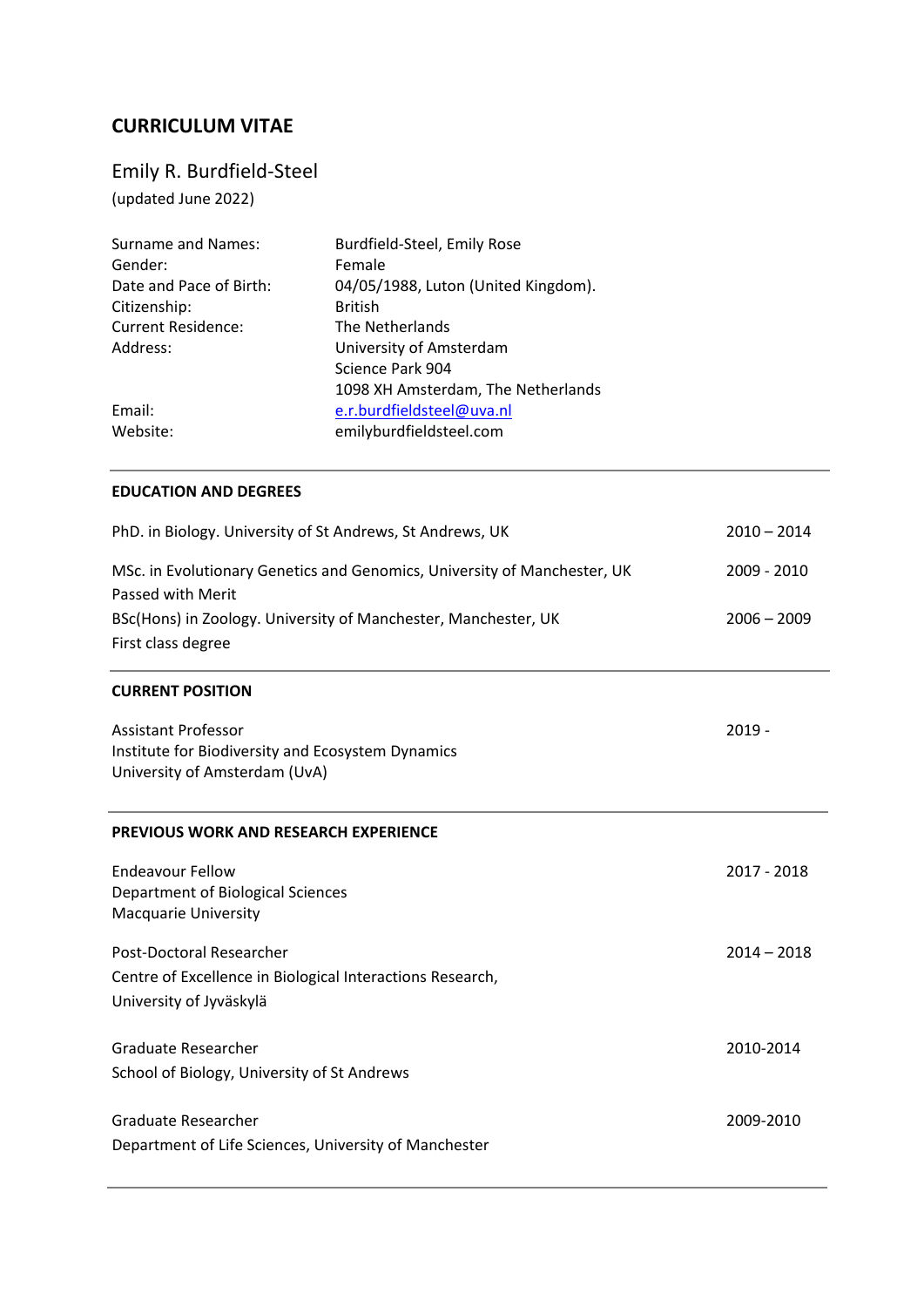#### **RESEARCH FUNDING AND FELLOWSHIPS**

| ASAB Research Grant - Costs of anti-aphrodisiacs in a nocturnal moth (€ 2527)  | 2019      |
|--------------------------------------------------------------------------------|-----------|
| Tieteen Tiedotus Ry - Evolution in Action project ( $\epsilon$ 96 000)         | 2019-2020 |
| ESEB Outreach grant (€ 1200)                                                   | 2018      |
| Endeavour Research Fellowship                                                  | 2017-2018 |
| ESEB Outreach grant ( $\epsilon$ 1100)                                         | 2017      |
| Natural Environment Research Council (NERC) doctoral studentship               | 2010-2014 |
| Researcher stipend + fees (approximately 57 000 GBP)                           |           |
| Biotechnology and Biological Sciences Research Council (BBSRC) funding for MSc | 2009-2010 |
| Researcher stipend + fees (approximately 19 000 GBP)                           |           |

### **LEADERSHIP AND SUPERVISION**

| Supervision of a PhD student - Hannah Broeckx, University of Amsterdam           | 2021 - date   |
|----------------------------------------------------------------------------------|---------------|
| Co-supervision of a PhD student - Renée van Schaijk, University of Amsterdam     | 2019 - date   |
| Co-supervision of a PhD student - Elise Fruitet, University of Amsterdam         | 2018 - date   |
| Co-supervision of a PhD student - Chiara De Pasqual, University of Jyvaskyla     | $2018 - date$ |
| Co-supervisor of a Masters student -Brendan Baker, Western Sydney University     | 2018 - 2019   |
| Co-supervisor of a Masters student - Cristina Ottocento, University of Jyvaskyla | 2018          |
| Co-supervisor of a Masters student - Miriam Furlanetto, University of Jyvaskyla  | 2017          |
| Co-supervisor of a Masters student - Morgan Brain, University of Jyvaskyla       | $2014 - 2016$ |

#### **TEACHING**

| I received my University teaching qualification (BKO) in 2021                  |               |
|--------------------------------------------------------------------------------|---------------|
| University of Amsterdam                                                        |               |
| Co-ordinator Future Earth bachelors project (BSc 3rd year)                     | $2021 - date$ |
| Lecturer Ecophysiology (BSc 1 <sup>st</sup> year)                              | 2020 - date   |
| Lecturer Evolutionary Biology (BSc 2 <sup>nd</sup> year)                       | 2020 - date   |
| Supervisor mini-review (BSc 2 <sup>nd</sup> year)                              | 2020 - date   |
| Course co-ordinator for Plant-soil practical course (BSc 2 <sup>nd</sup> year) | 2019 - date   |
| University of Jyvaskyla                                                        |               |
| Co-ordinator and Lecturer for Philosophy & Ethics of Science (PhD)             | 2018          |
| Guest Lecturer for Evolutionary ecology and life history evolution (MSc)       | 2018          |
| <b>AWARDS, PRIZES AND HONOURS</b>                                              |               |

Selected to join the Amsterdam Young Academy (board member since 2021) 2020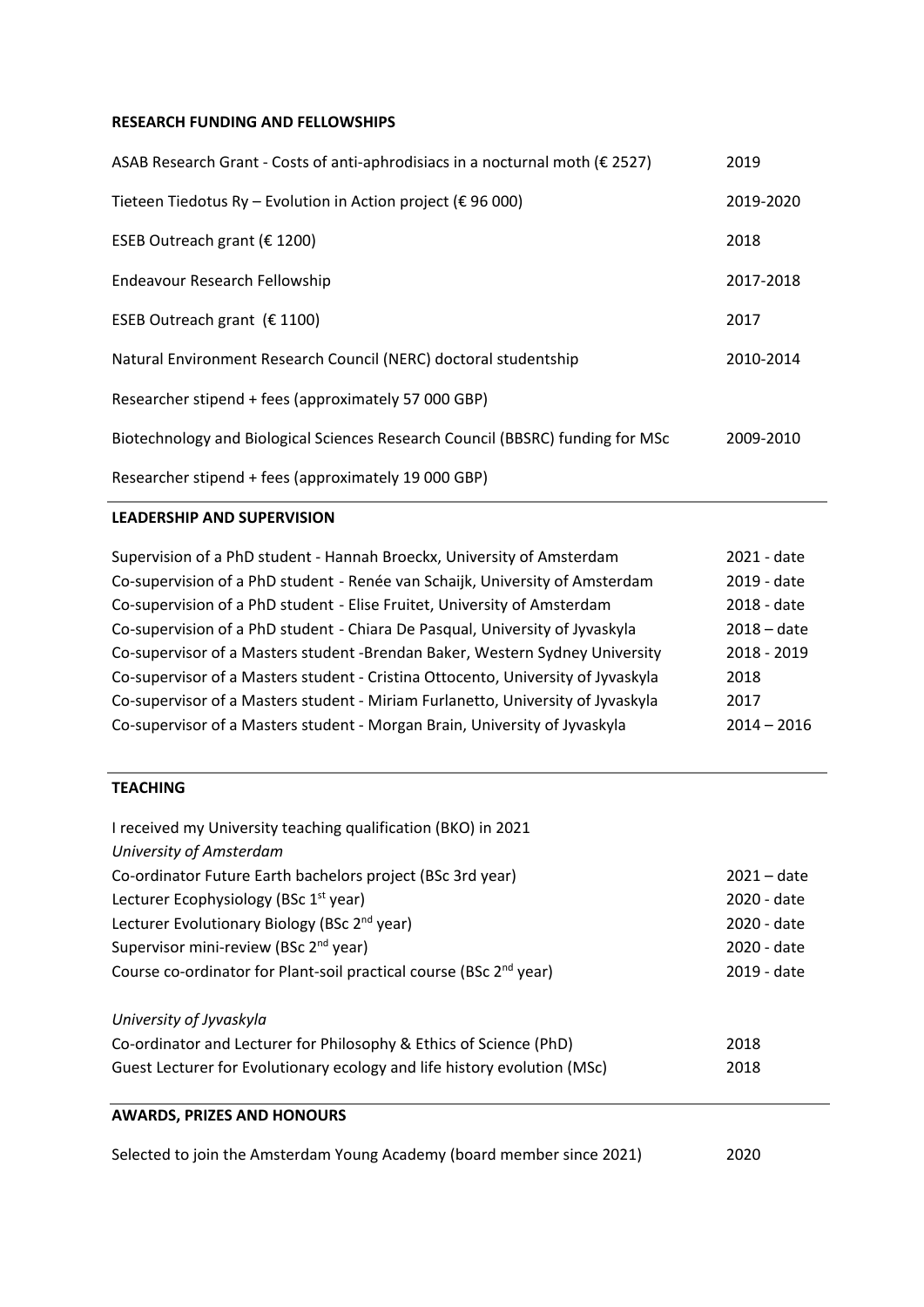| First prize for scientific activity, public outreach, and team spirit<br>Centre of Excellence in Biological Interactions      | 2017 |
|-------------------------------------------------------------------------------------------------------------------------------|------|
| Best poster presentation (3rd place) 100 EU<br>Congress of the European Society for Evolutionary Biology                      | 2017 |
| Honourable mention for scientific activity, public outreach and team spirt<br>Centre of Excellence in Biological Interactions | 2015 |
| Best Student Poster Presentation Award, 50 GBP<br>PopGroup47                                                                  | 2014 |
| Second place in the Student Oral Presentation Award. 75 GBP<br>Royal Entomological Society's Annual National Science Meeting  | 2013 |
| Outstanding Achievement Award (for gaining the highest mark in Zoology that year)<br>The University of Manchester. 100GBP     | 2009 |

#### **OTHER ACADEMIC MERITS**

| Manuscript referee for: | Animal Behaviour, BMC Evolutionary Ecology, Systematic           |
|-------------------------|------------------------------------------------------------------|
|                         | Entomology, Insect Science, Journal of Insect Behavior, Tropical |
|                         | Ecology, Polar Biology, Behavioral Ecology, Biology Letters,     |
|                         | Behaviour, Evolution, Evolution Letters, Journal of Ethology,    |
|                         | Biological Journal of the Linnean Society, Insects, eLife        |

Special issue guest editor for *Insects* Consulting editor for *Animal Behaviour*

# **ADMINISTRATIVE RESPONSIBILITIES**

| Member of the Education Committee for the Biology BSc (UvA)                                                              | 2021-date |
|--------------------------------------------------------------------------------------------------------------------------|-----------|
| Member of the NAEM (Netherlands Annual Ecology Meeting) organising committee                                             | 2020-date |
| Co-ordinator of Departmental activities during EU Researcher's Night                                                     | 2016-2018 |
| Member of the Athena SWAN committee (promotion of equality and diversity)<br>University of St Andrews, School of Biology | 2013-2014 |
| President of the St Andrews Postgraduate Biology Network                                                                 | 2012-2013 |
| Conference Organiser for School of Biology Postgraduate conference<br>University of St Andrews, School of Biology        | 2012/2013 |